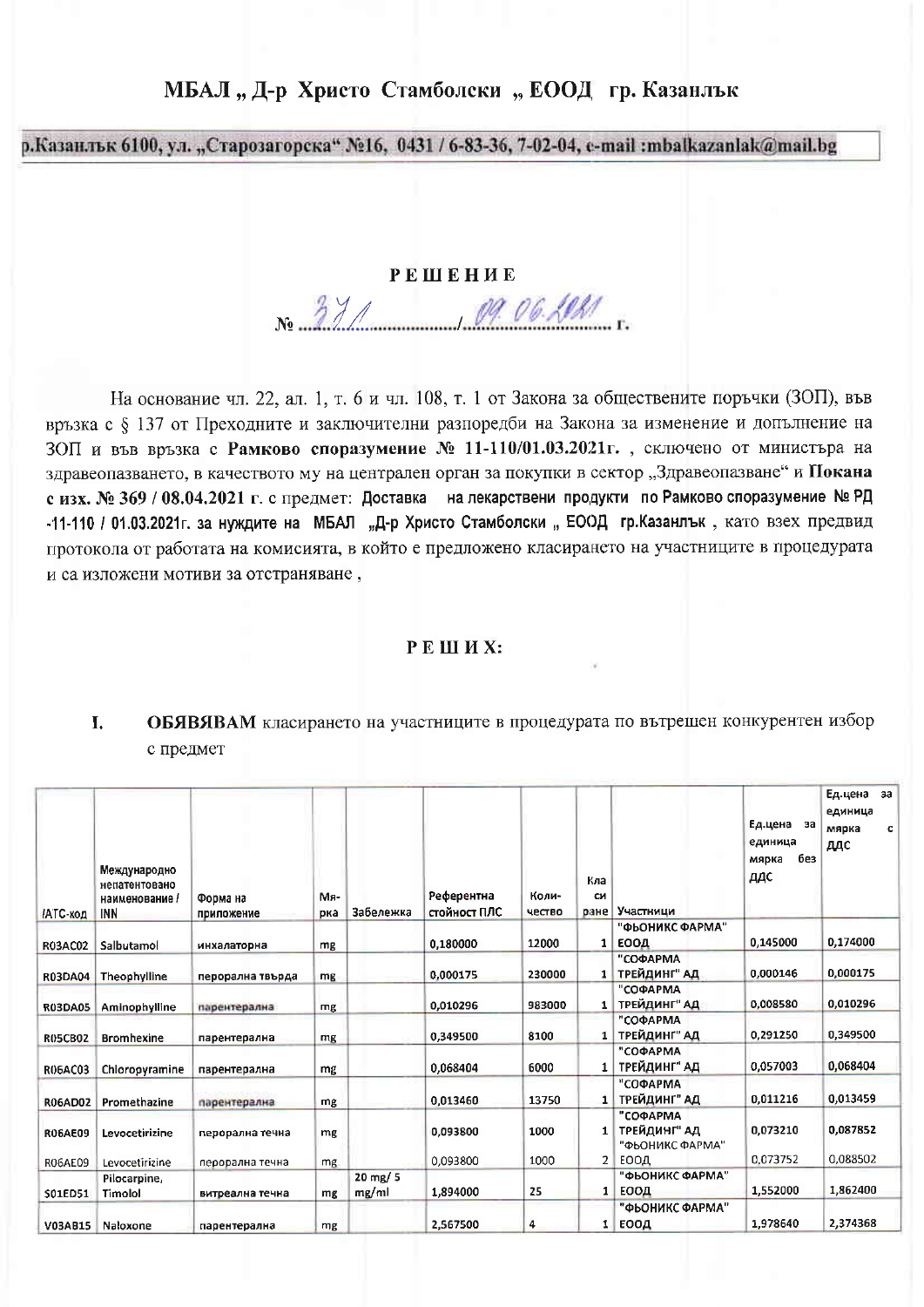| V03AB15        | Naloxone               | парентерална     | mg | 2,567500 | 4       | 2              | "СОФАРМА<br>ТРЕЙДИНГ" АД          | 1,982963 | 2,379556 |
|----------------|------------------------|------------------|----|----------|---------|----------------|-----------------------------------|----------|----------|
| <b>V03AE02</b> | Sevelamer              | перорална твърда | mg | 0,001026 | 1584000 | $\mathbf{1}$   | "МЕДЕКС" ООД<br>"ФЬОНИКС ФАРМА"   | 0,000810 | 0,000972 |
| V03AE02        | Sevelamer              | перорална твърда | mg | 0,001026 | 1584000 |                | ЕООД<br>"СОФАРМА                  | 0,000832 | 0,000998 |
| V03AE02        | Sevelamer              | перорална твърда | mg | 0,001026 | 1584000 |                | ТРЕЙДИНГ" АД<br>"МАРИМПЕКС - 7"   | 0.000851 | 0,001021 |
| V03AE02        | Sevelamer              | перорална твърда | mg | 0.001026 | 1584000 | 4 <sup>1</sup> | <b>EOOA</b>                       | 0,000853 | 0,001024 |
| V03AE02        | Sevelamer              | перорална твърда | mg | 0,001026 | 1584000 | 51             | "СОЛОМЕД" ООД                     | 0.000855 | 0.001026 |
| V07AB00        | Water for<br>injection | парентерална     | ml | 0,027100 | 75000   | $1\vert$       | "ФЬОНИКС ФАРМА"<br>ЕООД           | 0,022500 | 0,027000 |
| V07AB00        | Water for<br>injection | парентерална     | ml | 0,027100 | 75000   |                | "МЕДЕКС" ООД<br>"Б,БРАУН МЕДИКАЛ" | 0,022504 | 0,027005 |
| <b>V07AB00</b> | Water for<br>injection | парентерална     | ml | 0.027100 | 75000   | 3              | ЕООД                              | 0.022583 | 0,027100 |
| <b>V07AB00</b> | Water for<br>injection | парентерална     | ml | 0,027100 | 75000   | 3              | "ФАРКОЛ" АД                       | 0,022583 | 0,027100 |
| <b>V07AB00</b> | Water for<br>injection | парентерална     | ml | 0.027100 | 75000   | З.             | "СОЛОМЕД" ООД                     | 0.022583 | 0.027100 |

## ОПРЕДЕЛЯМ за изпълнител на обществената поръчка участника класиран на първо II. място.

| <b>/АТС-код</b>           | Международно<br>непатентовано<br>наименование /<br><b>INN</b> | Форма на<br>приложение           | Mя-<br>рка | Забележка                      | Референтна<br>стойност ПЛС | Коли-<br>чество | Кла<br>CИ<br>ране | Участници                  | Ед.цена за<br>единица<br>без<br>мярка<br>ддо | Ед.цена<br>3a<br>единица<br>мярка<br>c<br>ддс |
|---------------------------|---------------------------------------------------------------|----------------------------------|------------|--------------------------------|----------------------------|-----------------|-------------------|----------------------------|----------------------------------------------|-----------------------------------------------|
|                           | Salbutamol                                                    |                                  | mg         |                                | 0,180000                   | 12000           | 1                 | "ФЬОНИКС ФАРМА"<br>ЕООД    | 0,145000                                     | 0,174000                                      |
| <b>R03AC02</b>            |                                                               | инхалаторна<br>перорална твърда  | mg         |                                | 0,000175                   | 230000          | 1 <sup>1</sup>    | "СОФАРМА<br>ТРЕЙДИНГ" АД   | 0,000146                                     | 0,000175                                      |
| <b>R03DA04</b>            | Theophylline                                                  |                                  | mg         |                                | 0,010296                   | 983000          | 1                 | "СОФАРМА<br>ТРЕЙДИНГ" АД   | 0,008580                                     | 0,010296                                      |
| <b>R03DA05</b>            | Aminophylline                                                 | парентерална                     | mg         |                                | 0,349500                   | 8100            | 1                 | "СОФАРМА<br>ТРЕЙДИНГ" АД   | 0,291250                                     | 0,349500                                      |
| <b>R05CB02</b>            | <b>Bromhexine</b>                                             | парентерална                     | mg         |                                | 0,068404                   | 6000            |                   | "СОФАРМА<br>1 ТРЕЙДИНГ" АД | 0,057003                                     | 0,068404                                      |
| <b>R06AC03</b>            | Chloropyramine                                                | парентерална                     | mg         |                                | 0.013460                   | 13750           | 1                 | "СОФАРМА<br>ТРЕЙДИНГ" АД   | 0,011216                                     | 0.013459                                      |
| <b>R06AD02</b>            | Promethazine                                                  | парентерална                     | mg         |                                | 0,093800                   | 1000            | $\mathbf{1}$      | "СОФАРМА<br>ТРЕЙДИНГ" АД   | 0,073210                                     | 0,087852                                      |
| <b>R06AE09</b>            | Levocetirizine<br>Pilocarpine,                                | перорална течна                  |            | $20 \, \text{mg} / 5$<br>mg/mi | 1,894000                   | 25              | $\mathbf{1}$      | "ФЬОНИКС ФАРМА"<br>ЕООД    | 1,552000                                     | 1,862400                                      |
| S01ED51                   | Timolol                                                       | витреална течна                  | mg         |                                | 2,567500                   | 4               | $\mathbf{1}$      | "ФЬОНИКС ФАРМА"<br>ЕООД    | 1,978640                                     | 2,374368                                      |
| V03AB15<br><b>V03AE02</b> | Naloxone<br>Sevelamer                                         | парентерална<br>перорална твърда | mg<br>mg   |                                | 0,001026                   | 1584000         | 1                 | "МЕДЕКС" ООД               | 0,000810                                     | 0,000972                                      |
| <b>V07AB00</b>            | Water for<br>injection                                        | парентерална                     | ml         |                                | 0.027100                   | 75000           | 1                 | "ФЬОНИКС ФАРМА"<br>ЕООД    | 0,022500                                     | 0.027000                                      |